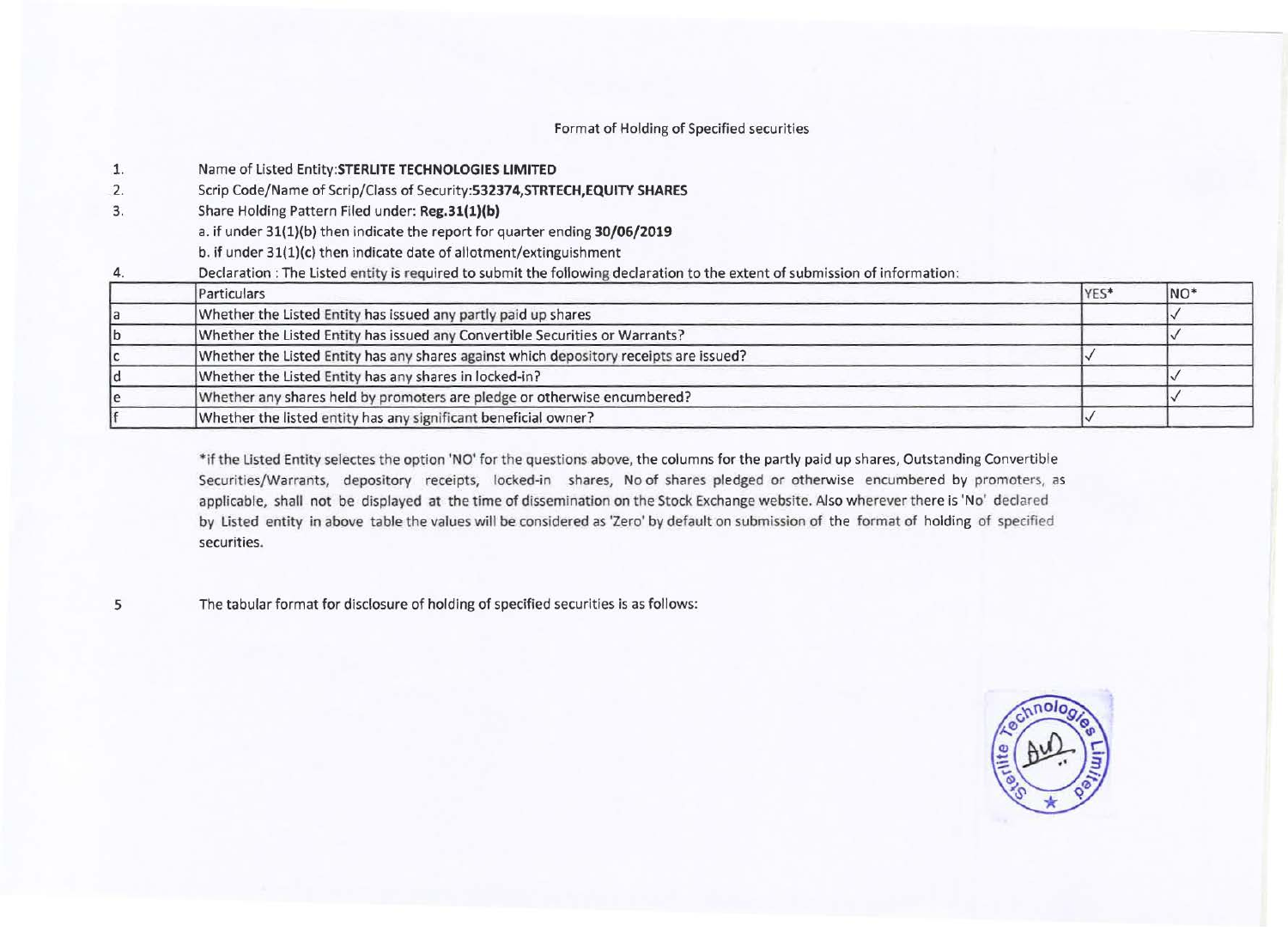# Table I - Summary Statement holding of speclfled securities

| Category       | <b>Category of Shareholder</b> | No of           | No of fully |                                                                      |                        |                              |                                                                          |                                                        |         | No of Partly No of Shares   Total No of   Shareholding   Number of Voting Rights held in each class of securities |        | No of Shares                                            | Shareholding Number of Locked Number of                           |                                                 |               |                                              |           | Number of                                           |
|----------------|--------------------------------|-----------------|-------------|----------------------------------------------------------------------|------------------------|------------------------------|--------------------------------------------------------------------------|--------------------------------------------------------|---------|-------------------------------------------------------------------------------------------------------------------|--------|---------------------------------------------------------|-------------------------------------------------------------------|-------------------------------------------------|---------------|----------------------------------------------|-----------|-----------------------------------------------------|
|                |                                | olders          | shares held | Shareh   paid up equity   paid-up equity   Underlying<br>shares held | Depository<br>Receipts | $(VII) =$<br>$(IV)+(V)+(VI)$ | Shares Held as a % of total<br>no of shares<br>(As a % of<br>$(A+B+C2))$ |                                                        |         |                                                                                                                   |        | Underlying<br>Outstanding<br>converttible<br>securities | asa%<br>assuming full<br>conversion of<br>convertible             | in Shares                                       |               | Shares pledged<br>or otherwise<br>encumbered |           | equity shares<br>held in<br>dematerialize<br>d form |
|                |                                |                 |             |                                                                      |                        |                              |                                                                          | Total as a<br>No of Voting Rights<br>% of<br>$(A+B+C)$ |         |                                                                                                                   |        | (Including<br>Warrants)                                 | Securities (as a Nn<br>percentage of<br>diluted share<br>capital) | As a % No.<br>of total<br><b>Shares</b><br>held |               | As a %<br>of total<br>Shares<br>held         |           |                                                     |
|                |                                |                 |             |                                                                      |                        |                              |                                                                          | Class X                                                | Class Y | Total                                                                                                             |        |                                                         |                                                                   |                                                 |               |                                              |           |                                                     |
| (1)            | $^{111}$                       | (111)           | (IV)        | (V)                                                                  | (Vt)                   | (VII)                        | (VIII)                                                                   |                                                        |         | f(X)                                                                                                              |        | (X)                                                     | [X]                                                               |                                                 | $L \times 11$ |                                              | (XIII)    | (XIV)                                               |
| (A)            | Promoter & Promoter Group      | 10 <sub>1</sub> | 216664221   |                                                                      |                        | 216664221                    | 53.83                                                                    | 216664221                                              |         | 216664221                                                                                                         | 53.81  |                                                         | 53.8                                                              |                                                 | 0.00          |                                              | 0.00      | 216664221                                           |
| $(\mathsf{B})$ | Public                         | 190787          | 185861181   |                                                                      |                        | 185861181                    | 46.17                                                                    | 185861181                                              |         | 155861181                                                                                                         | 46.17  |                                                         | 46.17                                                             |                                                 | 0.00          | NA.                                          | <b>NA</b> | 182651157                                           |
| (C)            | Non Promoter-Non Public        |                 |             |                                                                      |                        |                              |                                                                          |                                                        |         |                                                                                                                   |        |                                                         |                                                                   |                                                 |               |                                              |           |                                                     |
| (C1)           | Shares underlying DRs          |                 |             |                                                                      | 74700                  | 74700                        | NA.                                                                      | 74700                                                  |         | 74700                                                                                                             | 0.02   |                                                         | NA                                                                |                                                 | 0.00          | NA.                                          | NA:       | 74700                                               |
| (C2)           | Shares held by Employes Trusts |                 |             |                                                                      |                        |                              | 0.001                                                                    |                                                        |         |                                                                                                                   | 0.00   |                                                         | 0.00                                                              |                                                 | 0.00          | NA1                                          | <b>NA</b> |                                                     |
|                | Total:                         | 190798          | 402525402   |                                                                      | 74700                  | 402600102                    | 100.00                                                                   | 402600102                                              |         | 402600102                                                                                                         | 100.00 |                                                         | 100.00                                                            |                                                 | 0.00          |                                              | 0.00      | 399390078                                           |

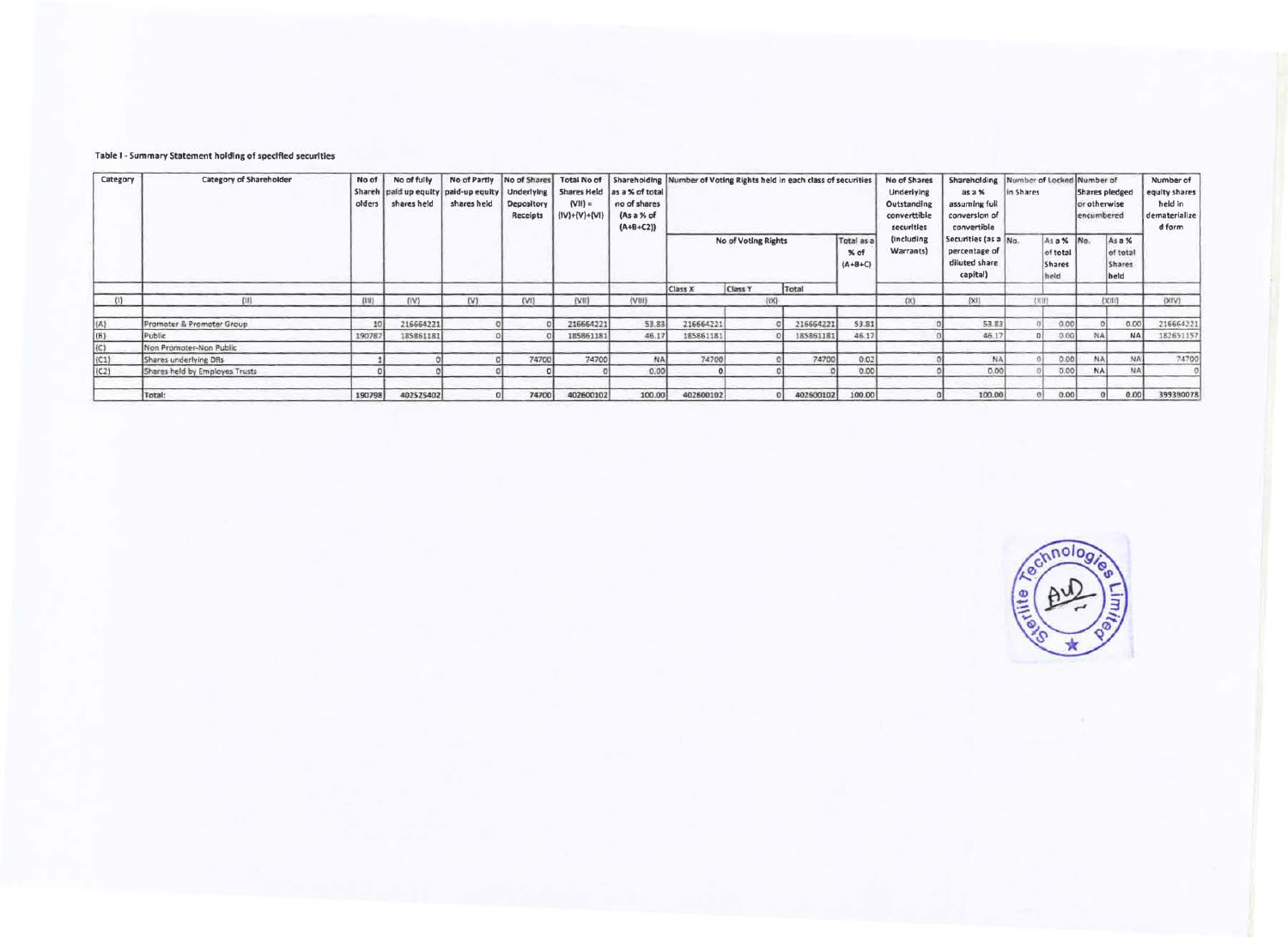### Table II - Statement showing shareholding pattern of the Promoter and Promoter Group

| Categor<br>v                  | Category & Name of the Shareholder                           | PAN               | No of<br>Shareh<br>olders | No of fully paid<br>up equity shares<br>held | No of Partly<br>paid-up<br>equity shares<br>held | No of<br>Shares<br>Underlying<br>Depository<br>Receipts | Total No of<br><b>Shares Held</b><br>$(IV+V+VI)$ | as a % of<br>total no of<br>shares<br>(calculated<br>as per SCRR, | Shareholding Number of Voting Rights held in each class of<br>securities |                      |                       |                              | No of<br><b>Shares</b><br>Underlying<br>Outstandin | Shareholding Number of Locked in<br>asa%<br>assuming full<br>conversion of<br>convertible<br>converttible Securities (as a | Shares |                       | Number of Shares<br>pledged or otherwise<br>encumbered |                           | Number of<br>equity shares<br>held in<br>dematerialize<br>d form |
|-------------------------------|--------------------------------------------------------------|-------------------|---------------------------|----------------------------------------------|--------------------------------------------------|---------------------------------------------------------|--------------------------------------------------|-------------------------------------------------------------------|--------------------------------------------------------------------------|----------------------|-----------------------|------------------------------|----------------------------------------------------|----------------------------------------------------------------------------------------------------------------------------|--------|-----------------------|--------------------------------------------------------|---------------------------|------------------------------------------------------------------|
|                               |                                                              |                   |                           |                                              |                                                  |                                                         |                                                  | 1957 (VIII) As<br>a % of<br>$(A + B + C2)$                        | No of Voting Rights                                                      |                      |                       | Total as a %<br>of $(A+B+C)$ | securities<br>(Including<br>Warrants)              | percentage of<br>diluted share<br>capital)                                                                                 | No.    | As a % of<br>total    | No.                                                    | As a % of<br>total Shares |                                                                  |
|                               |                                                              |                   |                           |                                              |                                                  |                                                         |                                                  |                                                                   | <b>Class</b><br>Class X                                                  |                      | Total                 |                              |                                                    | $(VII)+(X)$ As a<br>% of (A+B+C2)                                                                                          |        | <b>Shares</b><br>held |                                                        | held                      |                                                                  |
|                               | (1)                                                          | (11)              | (131)                     | (IV)                                         | (V)                                              | (VI)                                                    | fV(1)                                            | (VIII)                                                            |                                                                          |                      | (IX)                  |                              | (X)                                                | (X1)                                                                                                                       |        | $\{XH\}$              |                                                        | (XIII)                    | (XIV)                                                            |
| (1)                           | Indian                                                       |                   |                           |                                              |                                                  |                                                         |                                                  |                                                                   |                                                                          |                      |                       |                              |                                                    |                                                                                                                            |        |                       |                                                        |                           |                                                                  |
| (a)                           | Individuals/Hindu undivided Family                           |                   |                           | 2497076                                      | $\Omega$                                         |                                                         | 2497076                                          | 0.62                                                              | 2497076                                                                  | ol                   | 2497076               | 0.62                         | $\alpha$                                           | 0.67                                                                                                                       |        | 0.00                  |                                                        | 0.001                     | 2497078                                                          |
|                               | <b>IYOTI AGARWAL</b>                                         | ACNPA0781H        |                           | 63000                                        |                                                  |                                                         | 63000                                            | 0.02                                                              | 63000                                                                    | $\alpha$             | 63000                 | 0.02                         | $\alpha$                                           | 0.02                                                                                                                       |        | 0.00                  |                                                        | 0.00                      | 63000                                                            |
|                               | NAVIN KUMAR AGARWAL                                          | <b>ACTPA4140J</b> |                           | 286945                                       |                                                  |                                                         | 286945                                           | 0.07                                                              | 286945                                                                   |                      | 286945                | 0.07                         | $\Omega$                                           | 0.07                                                                                                                       |        | 0.00                  |                                                        | 0.00                      | 286945                                                           |
|                               | PRAVIN AGARWAL                                               | ADCPA9816F        |                           | 1186750                                      |                                                  |                                                         | 1186750                                          | 0.29                                                              | 1186750                                                                  |                      | 1186750               | 0.29                         | øł                                                 | 0.39                                                                                                                       |        | 0.00                  |                                                        | 0.00                      | 1186750                                                          |
|                               | PRATIK PRAVIN AGARWAL                                        | ADYPA7745D        |                           | 118340                                       |                                                  |                                                         | 118340                                           | 0.03                                                              | 118340                                                                   |                      | 118340                | 0.03                         | $\Omega$                                           | 0.03                                                                                                                       |        | 0.00                  |                                                        | 0.00                      | 118340                                                           |
|                               | ANKIT AGARWAL                                                | AFMPA0622D        |                           | 805041                                       |                                                  |                                                         | 805041                                           | 0.20                                                              | 805041                                                                   |                      | 805041                | 0.20                         | $\alpha$                                           | 0.20                                                                                                                       |        | 0.00                  |                                                        | 0.00                      | 805041                                                           |
|                               | <b>RUCHIRA AGARWAI</b>                                       | AFTPA1BISA        |                           | 16000                                        |                                                  |                                                         | 16000                                            | 0.00                                                              | 16000                                                                    | $\Omega$             | 16000                 | 0.00                         | 0                                                  | 0.00                                                                                                                       |        | 0.00                  |                                                        | 0.00                      | 16000                                                            |
|                               | SONAKSHI AGARWAL                                             | ANVPK0338F        |                           | 21000                                        |                                                  |                                                         | 21000                                            | 0.01                                                              | 21000                                                                    | $\alpha$             | 21000                 | 0.01                         | $\Omega$                                           | 0.01                                                                                                                       |        | 0.00                  |                                                        | 0.00                      | 21000                                                            |
| (b)                           | Central Government/State Government(s)                       |                   | n                         |                                              |                                                  |                                                         |                                                  | 0.001                                                             |                                                                          | $\Omega$             | $\Omega$              | 0.00                         | $\alpha$                                           | 0.00                                                                                                                       |        | 0.00                  | $\Omega$                                               | 0.00                      |                                                                  |
|                               | Financial Institutions/Banks                                 |                   |                           |                                              |                                                  |                                                         |                                                  | 0.00                                                              |                                                                          | a                    | $\Omega$              | 0.00                         | $\mathcal{D}$                                      | 0.00                                                                                                                       |        | 0.00                  |                                                        | 0.00                      |                                                                  |
| $\frac{ c\rangle}{ d\rangle}$ | Any Other                                                    |                   |                           | 4764395                                      |                                                  |                                                         | 4764395                                          | 1.18                                                              | 4764395                                                                  | $\Omega$             | 4764395               | 1.18                         | a                                                  | 1.18                                                                                                                       |        | 0.00                  |                                                        | 0.00                      | 4764395                                                          |
|                               | Vedanta Limited                                              | AACCS7101B        |                           | 4764295                                      | $\mathbf{r}$                                     |                                                         | 4764295                                          | 1.18                                                              | 4764295                                                                  | $\Omega$             | 4764295               | 1.18                         | $\Omega$                                           | 1.18                                                                                                                       |        | 0.00                  |                                                        | 0.00                      | 4764295                                                          |
|                               | Pravin Agarwal Family Trust                                  | AADTP2845D        |                           | 100                                          |                                                  |                                                         | 100                                              | 0.00                                                              | 100                                                                      | n                    | 100                   | 0.00                         | n)                                                 | 0.00                                                                                                                       |        | 0.00                  |                                                        | 0.00                      | 100                                                              |
|                               | Sub-Total (A)(1)                                             |                   |                           | 7261471                                      | n                                                |                                                         | 7261471                                          | 1.80                                                              | 7261471                                                                  |                      | nl<br>7261471         | 1.80                         | $\Omega$                                           | 1.80                                                                                                                       |        | 0.00                  |                                                        | 0.00                      | 7261471                                                          |
| $\langle 2 \rangle$           | Foreign                                                      |                   |                           |                                              |                                                  |                                                         |                                                  |                                                                   |                                                                          |                      |                       |                              |                                                    |                                                                                                                            |        |                       |                                                        |                           |                                                                  |
| (a)                           | Individuals (Non-Resident Individuals/Foreign Individuals    |                   |                           |                                              |                                                  |                                                         |                                                  | 0.00                                                              |                                                                          |                      |                       | 0.00                         | $\Omega$                                           | 0.00                                                                                                                       |        | 0.00                  |                                                        | 0.00                      |                                                                  |
| (b)                           | Government                                                   |                   |                           |                                              |                                                  |                                                         |                                                  | 0.00                                                              |                                                                          |                      |                       | 0.00                         |                                                    | 0.00                                                                                                                       |        | 0.00                  |                                                        | 0.00                      | 0                                                                |
| (c)                           | Institutions                                                 |                   |                           |                                              |                                                  |                                                         |                                                  | 0.00                                                              |                                                                          | $\Omega$             |                       | 0.00                         | $\Omega$                                           | 0.00                                                                                                                       |        | 0.00                  |                                                        | 0.00                      |                                                                  |
| (d)                           | Foreign Portfolio Investor                                   |                   | $\Omega$                  | $\Omega$                                     | $\Omega$                                         |                                                         |                                                  | 0.00                                                              |                                                                          | $\alpha$<br>$\Omega$ |                       | 0.00                         | ol                                                 | 0.00                                                                                                                       |        | 0.00                  |                                                        | 0.00                      | ol                                                               |
| (e)                           | Any Other                                                    |                   |                           | 209402750                                    |                                                  |                                                         | 209402750                                        | 52.01                                                             | 209402750                                                                |                      | 209402750             | 52.01                        | $\alpha$                                           | 52.01                                                                                                                      |        | 0.00                  |                                                        | 0.00                      | 209402750                                                        |
|                               | TWIN STAR OVERSEAS LTD                                       | AACCT6021D        |                           | 209402750                                    |                                                  |                                                         | 209402750                                        | 52.01                                                             | 209402750                                                                |                      | 209402750             | 52.01                        | $\sigma$                                           | 52.01                                                                                                                      |        | 000                   |                                                        | 0.00                      | 209402756                                                        |
|                               | Sub-Total (A)(2)                                             |                   |                           | 209402750                                    |                                                  |                                                         | 209402750                                        | 52.01                                                             | 209402750                                                                |                      | 209402750             | 52.01                        |                                                    | $\circ$<br>52.01                                                                                                           |        | 0.00                  | $\Omega$                                               | 0.00                      | 209402750                                                        |
|                               | Total Shareholding of Promoter and Promoter Group (A)=(A)(1) |                   | 10 <sup>1</sup>           | 216664221                                    |                                                  | $\Omega$                                                | 216664221                                        | 53.82                                                             | 216664221                                                                |                      | 216664221<br>$\Omega$ | 53.82                        |                                                    | 53.82<br>$\Omega$                                                                                                          |        | 0.00<br>n             |                                                        | 0.00                      | 216664221                                                        |

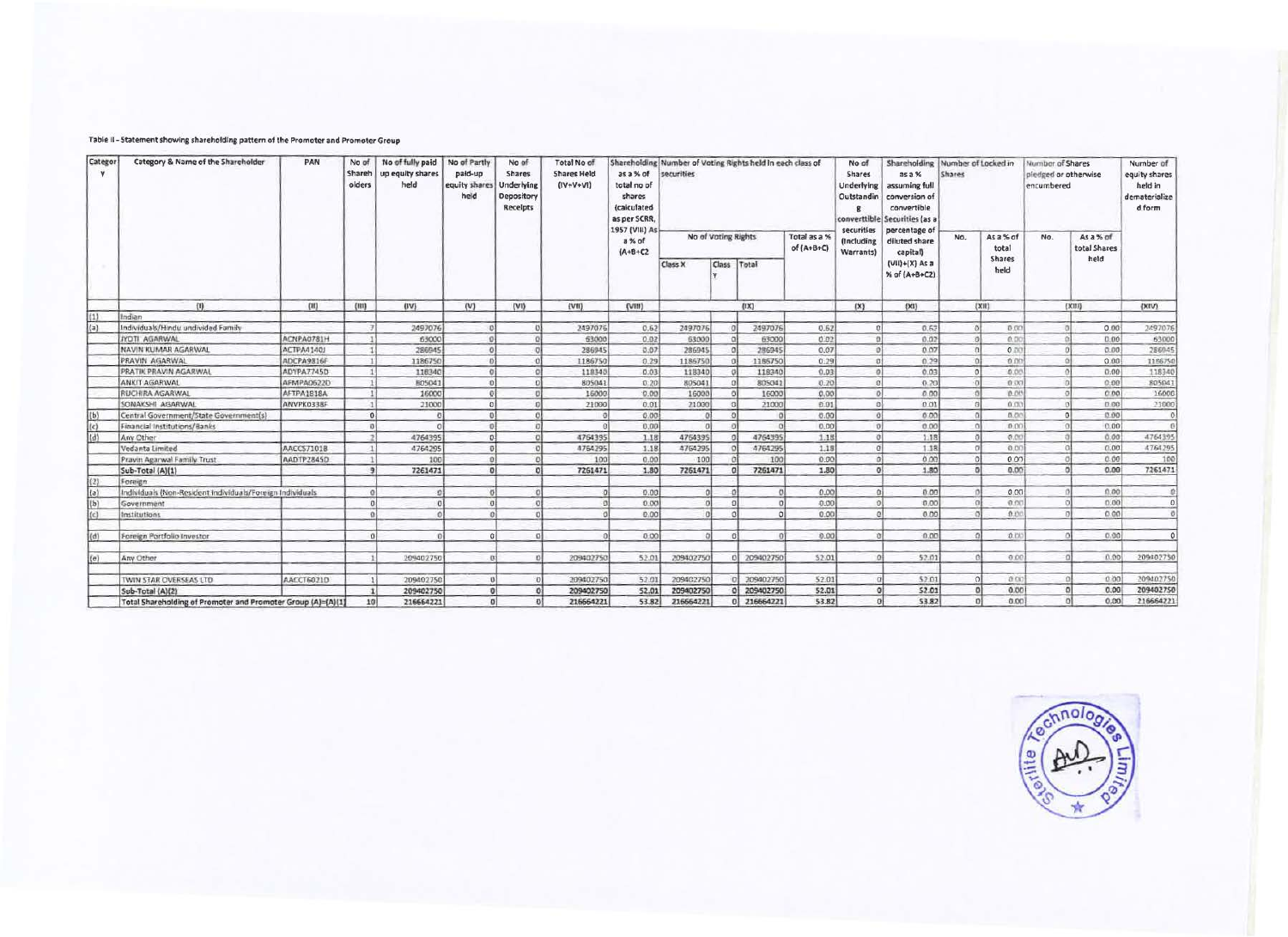# Table III - Statement showing shareholding pattern of the Public shareholder

| Categ<br>ory | Category & Name of the Shareholder                                                               | PAN        | No of<br>Sharehol<br>ders | No of fully<br>paid up<br>equity shares<br>held | No of<br>Partly paid<br>up equity<br>shares<br>held | No of<br><b>Shares</b><br>Underlyi<br>ng<br>Deposito<br>ry | Shares Held<br>$(IV+V+VI)$ | g as a % of securities<br>total no of<br>shares<br>$(A+B+CZ)$ |                     |               |                 |                                   | Underlying<br>Outstanding<br>converttible<br>securities<br>(Including | Total No of   Shareholdin Number of Voting Rights held in each class of No of Shares   Shareholding as Number of Locked<br>a % assuming<br>full conversion<br>of convertible<br>Securities (as a<br>percentage of | in Shares |                                  | Number of Shares<br>pledged or<br>otherwise<br>encumbered |                                     | Number of<br>equity shares<br>held in<br>dematerlaliz<br>ed form |
|--------------|--------------------------------------------------------------------------------------------------|------------|---------------------------|-------------------------------------------------|-----------------------------------------------------|------------------------------------------------------------|----------------------------|---------------------------------------------------------------|---------------------|---------------|-----------------|-----------------------------------|-----------------------------------------------------------------------|-------------------------------------------------------------------------------------------------------------------------------------------------------------------------------------------------------------------|-----------|----------------------------------|-----------------------------------------------------------|-------------------------------------|------------------------------------------------------------------|
|              |                                                                                                  |            |                           |                                                 |                                                     | <b>Receipts</b>                                            |                            |                                                               | No of Voting Rights |               |                 | Total as a<br>$%$ of<br>$(A+B+C)$ | <b>Warrantsl</b>                                                      | diluted share<br>capital)                                                                                                                                                                                         | No.       | As a % of No.<br>total<br>Shares |                                                           | As a % of<br>total<br><b>Shares</b> |                                                                  |
|              |                                                                                                  |            |                           |                                                 |                                                     |                                                            |                            |                                                               | Class X             | Class Y Total |                 |                                   |                                                                       |                                                                                                                                                                                                                   |           |                                  |                                                           |                                     |                                                                  |
|              | $\{1\}$                                                                                          | (11)       | (111)                     | (IV)                                            | $\mathsf{I} \mathsf{V} \mathsf{I}$                  | [VI]                                                       | $\{VII\}$                  | (VIII)                                                        |                     |               | (1)             |                                   | (X)                                                                   | [X!]                                                                                                                                                                                                              |           | (xii)                            |                                                           | (XIII)                              | (XIV)                                                            |
| (1)          | Institutions                                                                                     |            |                           |                                                 |                                                     |                                                            |                            |                                                               |                     |               |                 |                                   |                                                                       |                                                                                                                                                                                                                   |           |                                  |                                                           |                                     |                                                                  |
| (a)          | Mutual Funds                                                                                     |            | 16                        | 23170283                                        | $\sigma$                                            |                                                            | 23170283                   | 5.76                                                          | 23170283            |               | 0 23170283      | 5.76                              | $\Omega$                                                              | 5.76                                                                                                                                                                                                              |           | 10                               | C CO NA                                                   | NA:                                 | 23170283                                                         |
|              | DSP A.C.E. FUND - SERIES 2                                                                       | AAAJD0430B |                           | 7289672                                         | $\alpha$                                            |                                                            | 9129533                    | 1.81                                                          | 9129533             | $\Omega$      | 9129533         | 1.21                              | $\sigma$                                                              | 1.81                                                                                                                                                                                                              |           |                                  | 0.00 MA                                                   | NA                                  | 7289672                                                          |
|              | ADITYA BIRLA SUN LIFE TRUSTEE PRIVATE LIMITED A/C<br>ADITYA BIRLA SUN LIFE EQUITY ADVANTAGE FUND | AAATB0102C |                           | 4441623                                         | ol                                                  |                                                            | 5863156                    | 1.10                                                          | 5863156             | $\Omega$      | 5863156         | 1.10                              | $\Omega$                                                              | 1.10                                                                                                                                                                                                              |           | $\circ$                          | 0.00 NA                                                   | <b>NA</b>                           | 4441623                                                          |
|              | L&T MUTUAL FUND TRUSTEE LIMITED -L&T EMERGING<br>OPPORTUNITIES FUND - SERIES II                  | AAATC4460E |                           | 6202962                                         | $\circ$                                             | 0 <sup>1</sup>                                             | 12119345                   | 1.54                                                          | 12119345            | $\Omega$      | 12119345        | 1.54                              | $\Omega$                                                              | 1.54                                                                                                                                                                                                              |           | 0                                | 0 00 NA                                                   | NA.                                 | 6202962                                                          |
| (b)          | Venture Capital Funds                                                                            |            | $\circ$                   |                                                 | O <sub>1</sub>                                      | $\Omega$                                                   | $\Omega$                   | 0.00                                                          | $\Omega$            | $\sigma$      |                 | 0.00                              | $\Omega$                                                              | 0.00                                                                                                                                                                                                              |           | $\Omega$                         | 0.00 NA                                                   | NA.                                 |                                                                  |
| (c)          | Alternate Investment Funds                                                                       |            | $\overline{3}$            | 85481                                           | σl                                                  | $\sigma$                                                   | 85481                      | 0.02                                                          | 85481               | ol            | 85481           | 0.02                              | $\Omega$                                                              | 0.02                                                                                                                                                                                                              |           | $\circ$                          | 0.00 NA                                                   | NA.                                 | 85481                                                            |
| (d)          | Foreign Venture Capital Investors                                                                |            | $\alpha$                  |                                                 | $\sigma$                                            | $\Omega$                                                   | $\Omega$                   | 0.00                                                          | $\Omega$            | $\Omega$      | $\Omega$        | 0.00                              | $\Omega$                                                              | 0.00                                                                                                                                                                                                              |           | $\Omega$                         | 0.00 NA                                                   | NA.                                 |                                                                  |
| (e)          | Foreign Portfolio Investors                                                                      |            | 109                       | 22474061                                        | 0                                                   | $\circ$                                                    | 22474061                   | 5.58                                                          | 22474061            |               | $0$ 22474061    | 5.58                              | $\Omega$                                                              | 5.58                                                                                                                                                                                                              |           | $\sigma$                         | 0.00 NA                                                   | NA                                  | 22474061                                                         |
| (f)          | Financial Institutions/Banks                                                                     |            | 23                        | 1025764                                         | 0                                                   | $\Omega$                                                   | 1025764                    | 0.25                                                          | 1025764             | $^{\circ}$    | 1025764         | 0.25                              | $\sigma$                                                              | 0.25                                                                                                                                                                                                              |           | $\Omega$                         | $0.00$ NA                                                 | NA <sub></sub>                      | 1023234                                                          |
| (g)          | Insurance Companies                                                                              |            |                           | 5221535                                         | $\Omega$                                            | $\Omega$                                                   | 5221535                    | 1.30                                                          | 5221535             | $\Omega$      | 5221535         | 1.30                              | $\Omega$                                                              | 1.30                                                                                                                                                                                                              |           | $\cdot$ O                        | 0.00 NA                                                   | NA.                                 | 5221535                                                          |
|              | LIFE INSURANCE CORPORATION OF INDIA                                                              | AAACL0582H |                           | 4700697                                         | $\Omega$                                            | $\circ$                                                    | 4700697                    | 1.17                                                          | 4700697             | Ð             | 4700697         | 1.17                              | Ö                                                                     | 1.17                                                                                                                                                                                                              |           | $\Omega$                         | $0.00$ <sub>NA</sub>                                      | NA                                  | 4700697                                                          |
| (h)          | Provident Funds/Pension Funds                                                                    |            |                           |                                                 | $\Omega$                                            |                                                            |                            | 0.00                                                          | $\Omega$            | n             |                 | 0.00                              | $\sigma$                                                              | 0.00                                                                                                                                                                                                              |           | $\alpha$                         | 0.00 NA                                                   | <b>NA</b>                           |                                                                  |
| $\{i\}$      | Any Other                                                                                        |            |                           |                                                 |                                                     |                                                            |                            |                                                               |                     |               |                 |                                   |                                                                       |                                                                                                                                                                                                                   |           |                                  |                                                           |                                     |                                                                  |
|              | <b>Sub Total (8)(1)</b>                                                                          |            | 154                       | 51977124                                        | 0                                                   | 0                                                          | 51977124                   | 12.91                                                         | 51977124            |               | 0 51977124      | 12.91                             | $\Omega$                                                              | 12.91                                                                                                                                                                                                             |           | $\overline{0}$                   | $0.00$ NA                                                 | MA                                  | 51974594                                                         |
| (2)          | Central Government/State Government(s)/President of India                                        |            |                           | 500                                             | $\Omega$                                            | $\Omega$                                                   | 500                        | 0.00                                                          | 500                 |               | 500             | 0.00                              | $\Omega$                                                              | 0.00                                                                                                                                                                                                              |           | -0                               | 0.00 NA                                                   | NA                                  | 500                                                              |
|              | Sub Total (B)(2)                                                                                 |            | $\mathbf{1}$              | 500                                             | 0                                                   | $\Omega$                                                   | 500                        | 0.00                                                          | 500                 | ol            | 500             | 0.00                              | $\Omega$                                                              | 0.00                                                                                                                                                                                                              |           | o                                | $0.00$ NA                                                 | <b>NA</b>                           | 500                                                              |
| (3)          | Non-Institutions                                                                                 |            |                           |                                                 |                                                     |                                                            |                            |                                                               |                     |               |                 |                                   |                                                                       |                                                                                                                                                                                                                   |           |                                  |                                                           |                                     |                                                                  |
| (a)          | Individual shareholders holding nominal share capital up to Rs.2 lakhs                           |            | 185252                    | B9754173                                        | $\Omega$                                            | $\alpha$                                                   | 89754173                   | 22.30                                                         | 89754173            |               | 89754173<br>o   | 22.30                             | $\alpha$                                                              | 22.30                                                                                                                                                                                                             |           |                                  | 0.00 NA                                                   | NA.                                 | 86757294                                                         |
|              | ii.Individual shareholders holding nominal share capital in excess of Rs. 2 Lak                  |            | 42                        | 16523696                                        | $\mathfrak{q}$                                      | 0 <sup>1</sup>                                             | 16523696                   | 4.11                                                          | 16523696            |               | 16523696<br>0   | 4.10                              | n                                                                     | 4.11                                                                                                                                                                                                              |           |                                  | $0.00$ NA                                                 | NA                                  | 16523696                                                         |
|              |                                                                                                  |            | 21                        | 40166                                           | $\Omega$                                            |                                                            | 40166                      | 0.01                                                          | 40166               |               | 40166           | 0.01                              |                                                                       | 0.01                                                                                                                                                                                                              |           |                                  | D.DO NA                                                   | NA                                  | 40166                                                            |
| (b)<br>(c)   | NBFCs Registered with RBI<br><b>Employee Trusts</b>                                              |            | $\Omega$                  | $\Omega$                                        | 0                                                   | o                                                          | $\circ$                    | 0.00                                                          | $\Omega$            |               | O.              | 0.00                              |                                                                       | 0.00                                                                                                                                                                                                              |           |                                  | $0.00$ NA                                                 | NA                                  |                                                                  |
|              | Overseas Depositories (Holding DRs)(Balancing figure)                                            |            | e                         | $\Omega$                                        | $\Omega$                                            | $\mathfrak{a}$                                             | 0                          | 0.00                                                          | $\Omega$            | $\Box$        | $\alpha$        | 0.00                              |                                                                       | 0.00                                                                                                                                                                                                              |           | $\sqrt{2}$                       | 0.001NA                                                   | NA                                  |                                                                  |
| (d)<br>(e)   | Any Other                                                                                        |            |                           |                                                 |                                                     |                                                            |                            |                                                               |                     |               |                 |                                   |                                                                       |                                                                                                                                                                                                                   |           |                                  |                                                           |                                     |                                                                  |
|              | TRUSTS                                                                                           |            | R                         | 7210                                            | $\Omega$                                            | $\sim$                                                     | 7210                       | 0.00                                                          | 7210                | $\Omega$      | 7210            | 0.00                              | $\Omega$                                                              | 0.00                                                                                                                                                                                                              |           | $\alpha$                         | $0.00$ NA                                                 | NA <sub></sub>                      | 6710                                                             |
|              | NON RESIDENT INDIANS                                                                             |            | 2784                      | 3041584                                         | $\circ$                                             | $\Omega$                                                   | 3041584                    | 0.76                                                          | 3041584             | $\circ$       | 3041584         | 0.76                              |                                                                       | 0.76                                                                                                                                                                                                              |           |                                  | $0.00$ NA                                                 | NA.                                 | 2841974                                                          |
|              | <b>CLEARING MEMBERS</b>                                                                          |            | 164                       | 274046                                          | $\sigma$                                            |                                                            | 274046                     | 0.07                                                          | 274046              |               | 274046          | 0.07                              |                                                                       | 0.07                                                                                                                                                                                                              |           |                                  | $0.001$ NA                                                | <b>NA</b>                           | 274046                                                           |
|              | NON RESIDENT INDIAN NON REPATRIABLE                                                              |            | 1102                      | 1178336                                         | 0                                                   |                                                            | 1178336                    | 0.29                                                          | 1178336             |               | 1178336         | 0.29                              |                                                                       | 0.29                                                                                                                                                                                                              |           |                                  | $0.001M$ A                                                | NA                                  | 117833                                                           |
|              | <b>BODIES CORPORATES</b>                                                                         |            | 1256                      | 19709471                                        | $\sigma$                                            |                                                            | 19709471                   | 4.90                                                          | 19709471            |               | 19709471        | 4.90                              |                                                                       | 4.90                                                                                                                                                                                                              |           |                                  | 0.00 NA                                                   | NA <sub></sub>                      | 1969896                                                          |
|              | IEPF                                                                                             |            |                           | 3341025                                         | $\Omega$                                            |                                                            | 3341025                    | 0.83                                                          | 3341025             |               | 3341025         | 0.83                              |                                                                       | 0.83                                                                                                                                                                                                              |           |                                  | $0.00$ NA                                                 | NA                                  | 334102                                                           |
|              | <b>FOREIGN NATIONALS</b>                                                                         |            |                           | 13850                                           | 0                                                   |                                                            | 13850                      | 0.00                                                          | 13850               |               | 13850           | 0.00                              |                                                                       | 0.00                                                                                                                                                                                                              |           |                                  | <b>D.DO NA</b>                                            | NA                                  | 13850                                                            |
|              | Sub Total (B)(3)                                                                                 |            | 190632                    | 133883557                                       | $\Omega$                                            |                                                            | 133883557                  | 33.27                                                         | 133883557           |               | 133883557<br>οl | 33.26                             | $\Omega$                                                              | 33.27                                                                                                                                                                                                             |           | $\Omega$                         | 0.001NA                                                   | MA                                  | 130676063                                                        |
|              | Total Public Shareholding (B) = $(B)(1)+(B)(2)+(B)(3)$                                           |            | 190787                    | 185861181                                       | ol                                                  | $\Omega$                                                   | 185861181                  | 46.18                                                         | 185861181           |               | 185861181<br>ol | 46.17                             | $\alpha$                                                              | 46.18                                                                                                                                                                                                             |           | $\Omega$                         | $0.00$ NA                                                 | <b>INA</b>                          | 182651157                                                        |

 $25 - 36$ 

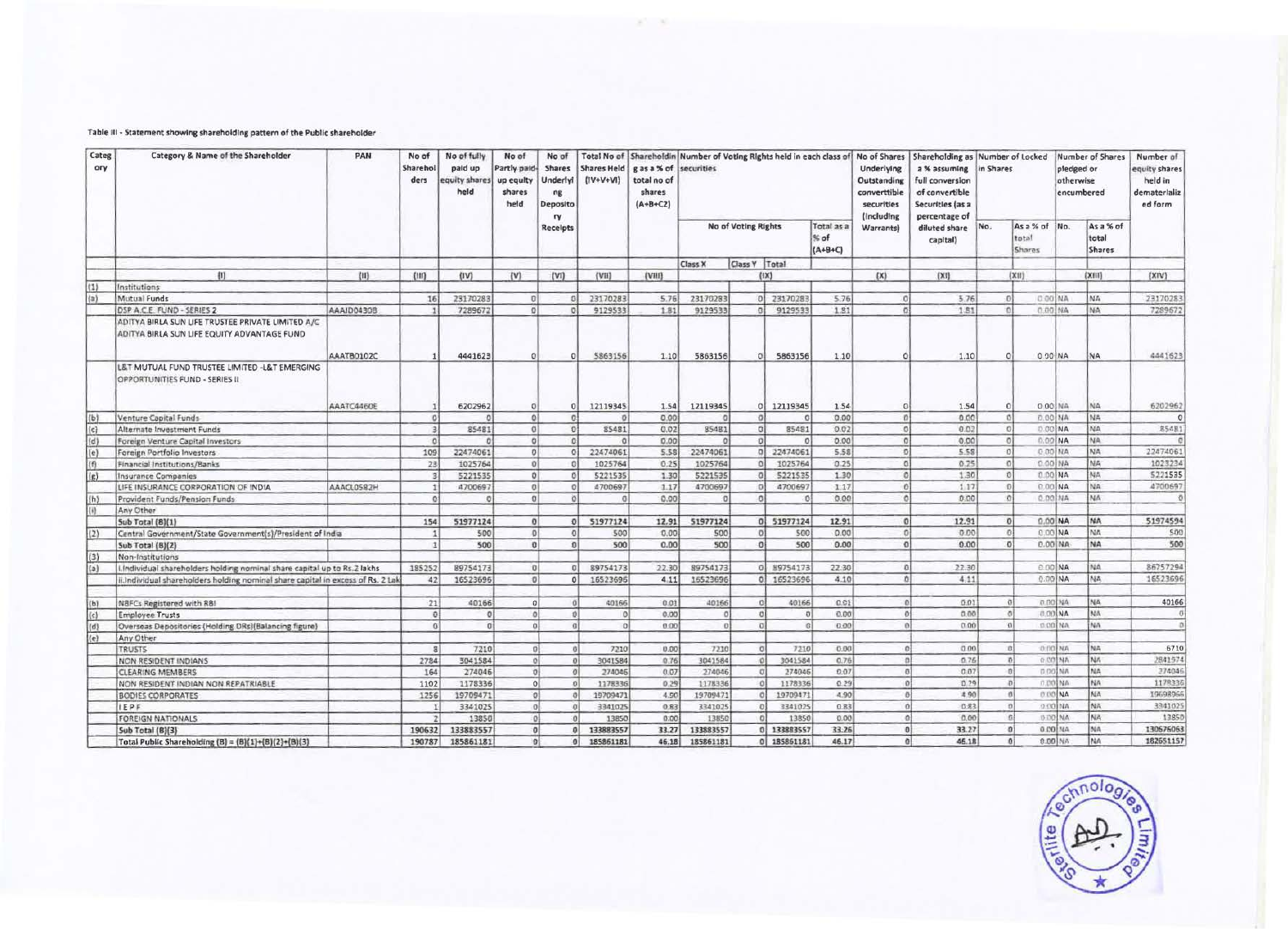### Table IV - Statement showing shareholding pattern of the Non Promoter - Non Public Shareholder

| Category | Category & Name of the Shareholder                                                    | PAN | No of<br>Shareholde   fully paid   Partly paid-<br>75 | No of<br>shares<br>held | No of<br>up equity   up equity  <br>shares<br>held | No of<br><b>Shares</b><br>Underlying<br>Depository (IV+V+VI)<br>Receipts | <b>Shares</b><br>Held | Total No of Sharehold! Number of Voting Rights held in each<br>of total no<br>of shares<br>$(A+B+CZ)$ | ng as a % class of securities |  |             |                                        | No of Shares<br>Underlying<br>Outstanding<br>converttible<br>securities | a % assuming in Shares<br>full conversion<br>of convertible<br>Securities (as a |     | Shareholding as Number of Locked  |         | pledged or<br>otherwise<br>encumbered       | Number of Shares Number of<br>equity<br>shares held<br>in<br>demateriali |
|----------|---------------------------------------------------------------------------------------|-----|-------------------------------------------------------|-------------------------|----------------------------------------------------|--------------------------------------------------------------------------|-----------------------|-------------------------------------------------------------------------------------------------------|-------------------------------|--|-------------|----------------------------------------|-------------------------------------------------------------------------|---------------------------------------------------------------------------------|-----|-----------------------------------|---------|---------------------------------------------|--------------------------------------------------------------------------|
|          |                                                                                       |     |                                                       |                         |                                                    |                                                                          |                       |                                                                                                       | <b>No of Voting Rights</b>    |  |             | <b>Total as</b><br>a % of<br>$(A+B+C)$ | (Including<br>Warrants)                                                 | percentage of<br>diluted share<br>capital)                                      | No. | As a % of<br>total<br>Shares held | No.     | As a % of<br>total<br><b>Shares</b><br>held | zed form                                                                 |
|          |                                                                                       |     |                                                       |                         |                                                    |                                                                          |                       |                                                                                                       | Class Y   Total<br>Class X    |  |             |                                        |                                                                         |                                                                                 |     |                                   |         |                                             |                                                                          |
|          |                                                                                       | III | (III)                                                 | [IV]                    | $\{V\}$                                            | (V1)                                                                     | (VII)                 | (VIII)                                                                                                |                               |  | (TX)        |                                        | (X)                                                                     | (x)                                                                             |     | (xii)                             |         | (XIII)                                      | (XIV)                                                                    |
| (1)      | Custodian/DR Holder                                                                   |     |                                                       |                         |                                                    | 74700                                                                    | 74700                 | 0.02                                                                                                  | 74700                         |  | 74700       | 0.02                                   |                                                                         | 0.02                                                                            |     |                                   | 0.00 NA |                                             | 74700                                                                    |
| (2)      | Employee Benefit Trust (under SEBI(Share based<br>Employee Benefit) Regulations 2014) |     |                                                       |                         |                                                    |                                                                          |                       | 0.00                                                                                                  |                               |  |             | 0.00                                   |                                                                         | 0.00                                                                            |     |                                   | 000 NA  | <b>NA</b>                                   |                                                                          |
|          | Total Non-Promoter-Non Public Shareholding (C) =<br>$(C)(1)+(C)(2)$                   |     |                                                       |                         |                                                    | 74700                                                                    | 74700                 | 0.02                                                                                                  | 74700                         |  | 74700<br>o۱ | 0.02                                   |                                                                         | 0.02                                                                            |     | 0.00                              |         |                                             | 74700                                                                    |